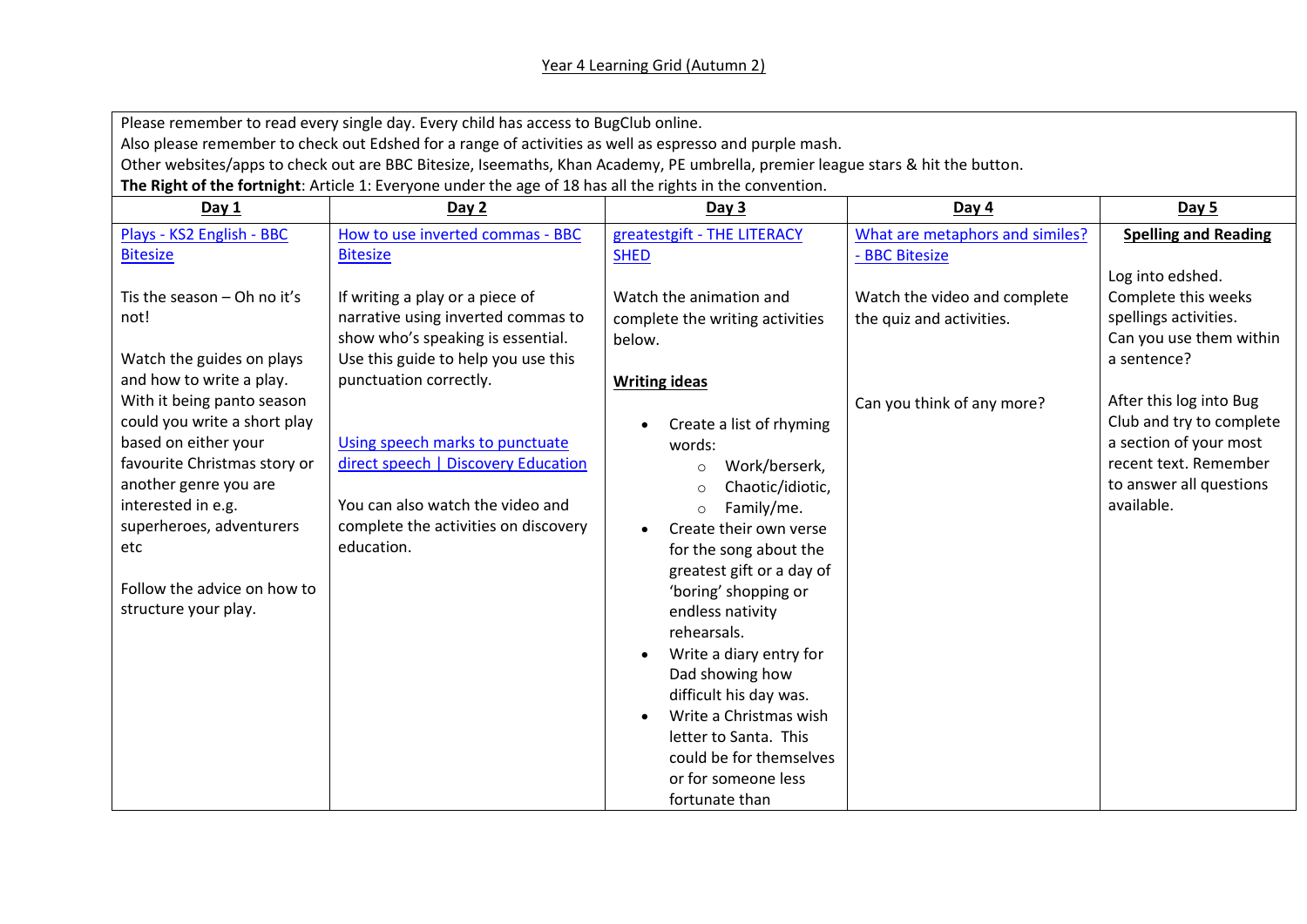|  | $\bullet$<br>$\bullet$<br>inside. | themselves such as a<br>homeless person etc.<br>Create a letter for<br>Mum/Dad/Guardian/Lo<br>ved one/Friend telling<br>them how much they<br>appreciate all they do<br>for them throughout<br>the year.<br>After discussing who<br>could be missing from<br>families such as<br>Firemen, nurses,<br>ambulance drivers<br>etc. create Christmas<br>cards for these people<br>and send them to local<br>fire stations and<br>hospitals with<br>appreciative messages |  |
|--|-----------------------------------|---------------------------------------------------------------------------------------------------------------------------------------------------------------------------------------------------------------------------------------------------------------------------------------------------------------------------------------------------------------------------------------------------------------------------------------------------------------------|--|
|--|-----------------------------------|---------------------------------------------------------------------------------------------------------------------------------------------------------------------------------------------------------------------------------------------------------------------------------------------------------------------------------------------------------------------------------------------------------------------------------------------------------------------|--|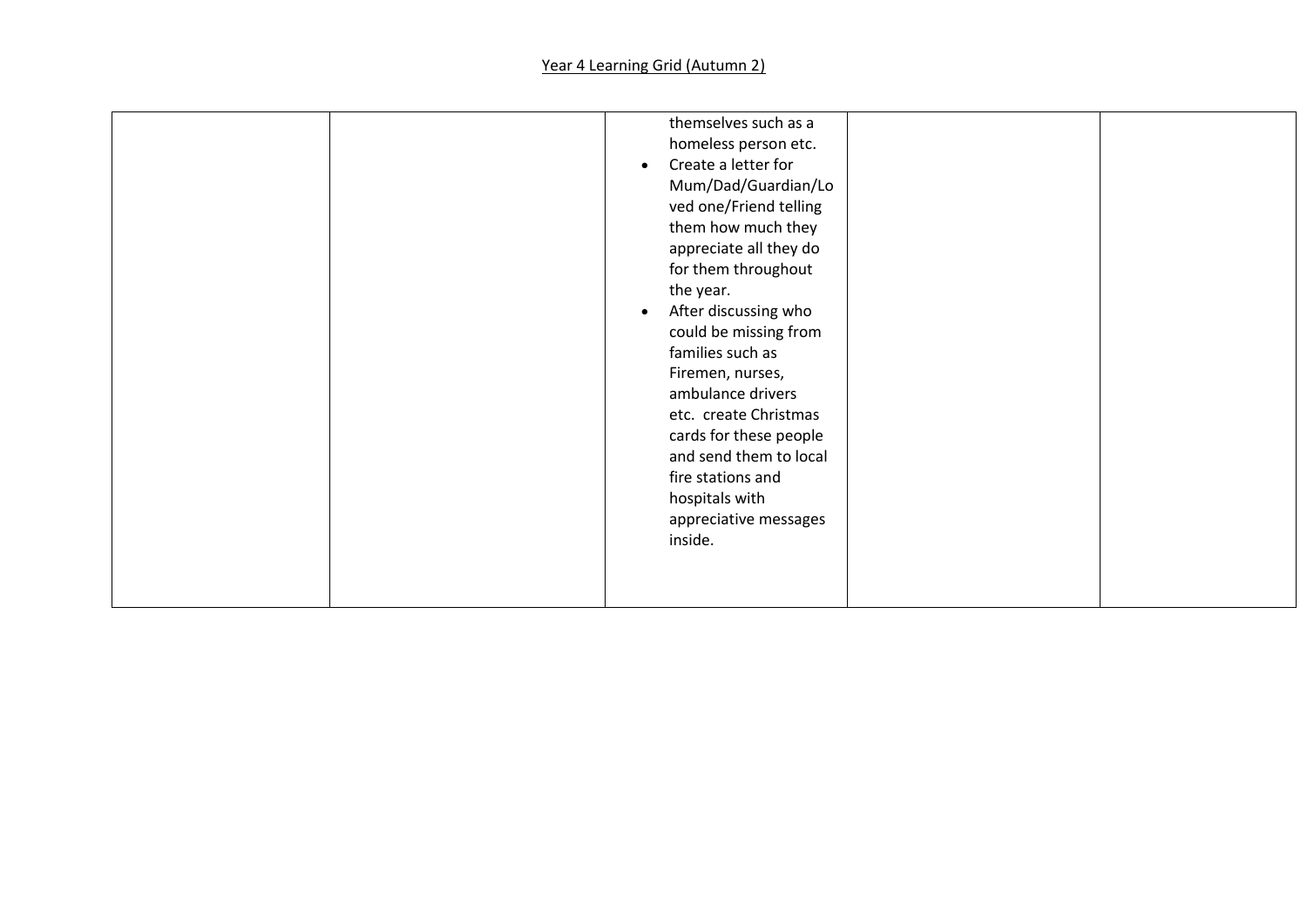## Year 4 Learning Grid (Autumn 2)

| Maths                         | <b>Maths Websites</b>                     | Maths: Workbooks                 | <b>Practical Maths</b>               | <b>Maths Games</b>            |
|-------------------------------|-------------------------------------------|----------------------------------|--------------------------------------|-------------------------------|
| <b>Brain Booster Number:</b>  |                                           |                                  |                                      |                               |
| Pick a 4 digit number and     | For daily lessons including videos        | Free workbooks can be            | Our remaining topic for this half    | <b>Play Guardians Maths</b>   |
| then complete the             | and printable resources visit the         | downloaded and printed from      | term is multiplication and           | <b>Game   Primary Games  </b> |
| following questions. (Daily)  | 'iseemaths' website.                      | the following site:              | division.                            | <b>Fun Online Games for</b>   |
|                               | Children should choose a task that        | Parent Workbooks   White Rose    |                                      | Kids   BBC Bitesize - BBC     |
| Multiply by 10,100 and 1000   | engages them on a daily basis.            | <b>Maths</b>                     | Can you use items around the         | <b>Bitesize</b>               |
| Divide by 10,100 and 1000     |                                           |                                  | house to demonstrate                 |                               |
| Round to the nearest 10,      | Edshed - Please complete activities       |                                  | multiplication and division? E.g. if | Hit the Button - Quick fire   |
| 100 and 1000                  | based on your ability. Assignments        |                                  | you have toy cars can you answer     | maths practise for 6-11       |
| Half the number               | are set for each child.                   |                                  | how many cars you have? But          | year olds                     |
| Double the number             | Remember to keep practising times         |                                  | then how many wheels in total do     | (topmarks.co.uk)              |
| Write the number as Roman     | tables and have a go at the Y4 MTC        |                                  | you have?                            |                               |
| numerals                      | to prepare for the Y4 times tables        |                                  | Or can you create a meal and         | Math Games   Math             |
| What could the calculation    | test.                                     |                                  | divide it up equally between your    | Playground   Make             |
| be?                           |                                           |                                  | family? How do you know each         | <b>Learning Fun</b>           |
| Multiply by 6,7,8 and 9       |                                           |                                  | person is getting a fair share?      |                               |
|                               |                                           |                                  |                                      |                               |
|                               |                                           |                                  |                                      |                               |
| DT                            | Geography                                 | <b>PSHE</b>                      | Science                              | History                       |
|                               |                                           | This half term we are            | Browse by age group and subject      | Recap our learning from       |
| Sarah McAllister came to      | <b>Weather and climate - BBC Bitesize</b> | celebrating differences.         | <b>Discovery Education</b>           | the first half term on the    |
| teach us about Italian food.  |                                           | In your family what is different |                                      | Romans.                       |
| Can you plan and cook your    | We have been learning about               | between you and other people     | This half term we are learning       | Browse by age group and       |
| own meal for you and your     | Biomes and climates around the            | in your family?                  | about states of matter and           | subject   Discovery           |
| family? It doesn't have to be | world.                                    | In your community what           | reversible and irreversible          | <b>Education</b>              |
| Italian. Make sure an adult   | Watch this video and answer               | differences do you know of?      | changes.                             |                               |
| does this with you.           | questions from the quiz.                  |                                  | Choose one of the investigations     | Can you use the               |
|                               | Can you keep a weekly record of the       |                                  | to carry out on the espresso         | resources to help you         |
|                               | temperature in our area?                  |                                  | page. What did you find out?         | create a project about        |
|                               | <b>BBC Weather - Home</b>                 |                                  | *Make sure an adult helps you        | the Romans?                   |
|                               | Use the BBC weather page to help          |                                  | with any investigation*              |                               |
|                               | you.                                      |                                  |                                      |                               |